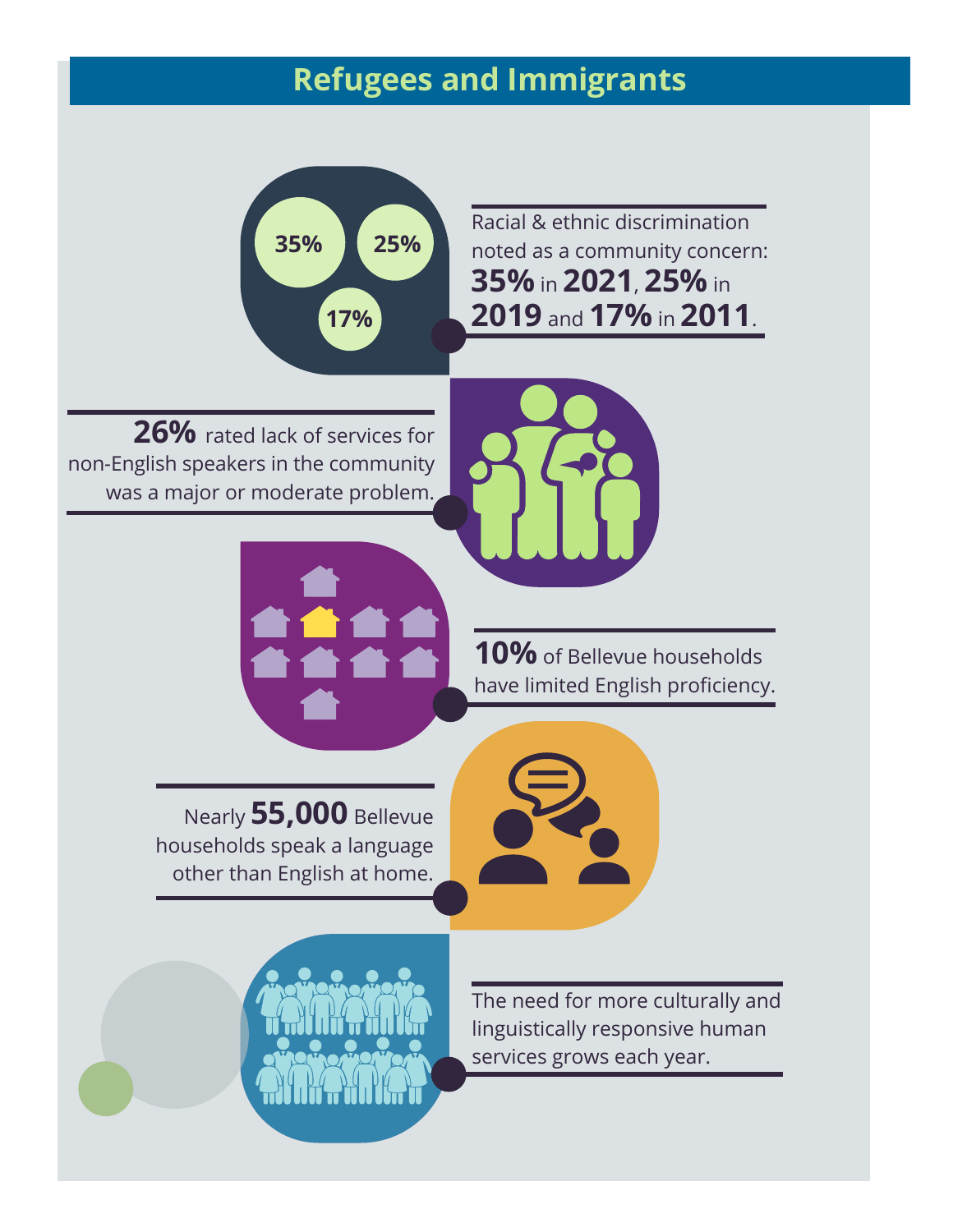# <span id="page-1-0"></span>Refugees and Immigrants

## Key Findings

- The need for more culturally and linguistically responsive human services grows each year. Throughout the community, there is a need for information to be available in languages other than English. In addition, there is a need for more diverse staff who are not only bilingual but also culturally competent. Many providers expressed challenges in recruiting bilingual staff.
- Many refugees and immigrants are refusing services and disengaging from other public or private systems. The most commonly cited reason for doing so was the perception that accessing resources is not safe for them or their family due to their citizenship status.

## Population Overview

The City of Bellevue's population continues to grow and diversify. Forty-one percent of Bellevue's population is foreign-born, up from only 13% in 1990.[1](#page-7-0) The term "foreign-born" includes immigrants (documented and undocumented), refugees, and asylees. Immigrants are people who petitioned to enter the U.S. to become lawful permanent residents. By comparison, refugees are those who are forced to leave the country of their nationality due to persecution or a well-founded fear of persecution, and asylees are foreign nationals currently residing in the U.S. awaiting refugee designation.

This chapter only provides information about goals 1 through 5 as they relate specifically to refugees and immigrants. For a broader discussion of these areas, please see their respective chapters.

- Goal 1: Food to Eat and Roof Overhead
- Goal 2: Supportive Relationships within Families, Neighborhoods, and Communities
- Goal 3: A Safe Haven from All Forms of Violence
- Goal 4: Health Care to be as Physically and Mentally Fit as Possible
- Goal 5: Education and Job Skills to Help Individuals Reach their Full Potential

In addition to these goals, the following topics have been identified as important to this population:

- Language Barriers
- Fear and Discrimination

We recognize that disparate outcomes based on race exist regarding prevalence of and responses to the issues covered in this chapter. As part of the City's ongoing efforts to continue growing as a culturally competent and racially equitable organization and city, we have, when possible, highlighted racial disparities throughout this report, denoted by the phrase Racial (In)Equity Data Point. **As the majority of refugees and immigrants in Bellevue are people of color, all data in this chapter are Racial (In)Equity Data Points**.

While gender is a spectrum that includes transgender people and those who identify as neither male nor female, the sources referenced in this chapter reported data by male and female and did not report data encompassing the entire gender spectrum.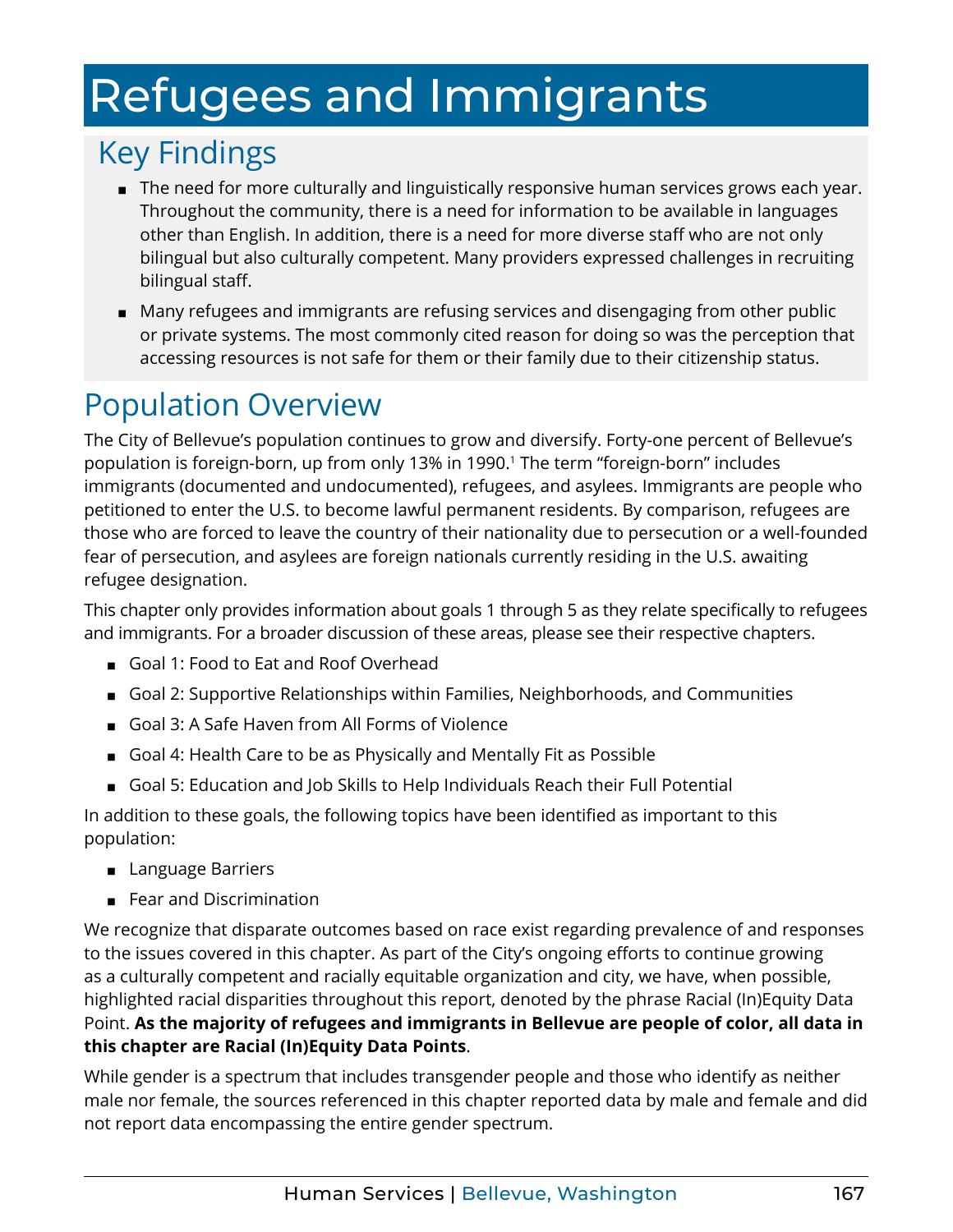#### <span id="page-2-0"></span>**Goal 1: Food to Eat and Roof Overhead**

- Staff at both Bellevue Wraparound Program and LifeSpring discussed the challenge of accessing culturally appropriate food through available food program. There has been an effort to improve the availability of culturally appropriate food, but there is still a need for more options in the community for each cultural group.<sup>2</sup>
- In 2019, 40% of the Bellevue residents served in Hopelink's food programs were immigrants or refugees. In addition, 26% of the Bellevue residents who accessed food services reported Limited English Proficiency (LEP). Hopelink continues to have Spanish (35%) and Russian (32%) as the main languages spoken among Bellevue LEP clients accessing Food services. Chinese & Mandarin (7%), Farsi (5%), and Arabic (4%) are the next most common languages spoken among clients that report limited English proficiency. Due to the impact of COVID-19 and ensuring that food services were easily accessible, Hopelink stopped collecting demographic data for food program clients. Therefore, this is the most recent data available.<sup>3</sup>
- More than half of Bellevue residents that Renewal Food Bank served in 2020 identify as immigrants or refugees[.4](#page-7-0)
- 92% of Immigrants/Refugees served by all Hopelink programs at the Bellevue Service Center reported being stably housed, 7% report being homeless or at-risk. In comparison, 82% of Non-Immigrant/Refugees served at the Bellevue Center reported being stably housed, 18% reported being homeless or at risk.[5](#page-7-0)
- Muslim Community Resource Center (MCRC) serves a high percentage of refugee and immigrant individuals. One of the programs they offer provides culturally relevant food assistance and gas assistance. From January 2021 to September 2021, they served 177 Bellevue residents with 277 services of either food or gas assistance.<sup>[6](#page-7-0)</sup>

#### **Goal 2: Supportive Relationships within Families, Neighborhoods, and Communities**

- Both in the community conversations and in the provider's survey, providers stated that there is a significant lack of resources for those battling immigration laws or trying to attain citizenship.
- Indian American Community Services (previously Indian Association of Western Washington) reported a surge in legal needs ranging from domestic violence to legal immigration. They offer a legal clinic that offers support to build the individual's case with limited hours, but no representation in court. They have significantly increased their frequency of their clinics and are currently holding 5-6 clinics in a month[.7](#page-7-0)
- Almost three-quarters (73.7%) of parents and caregivers of children in 5th grade and younger in King County had someone to turn to for day-to-day emotional support with parenting or raising children in 2017 and 2019. Parents and caregivers in households that spoke many languages other than English at home were less likely to have emotional support with parenting. This includes parents and caregivers who primarily speak at home in Amharic (62.6%), Arabic (20.0%), Chinese (50.7%), Korean (59.2%), Russian (44.0%), Somali (42.4%), Spanish (27.2%), Telugu (47.3%), Vietnamese (62.3%), and other languages (48.3%).[8](#page-7-0)
- With the increasing and complex needs of Bellevue residents, Bellevue Mini City Hall (MCH) staff continue to spend more time with each customer as more agencies and organizations lack capacity to respond especially to those with limited English and cultural barrier issues. Currently, volunteer interpreters and city staff offer assistance in Chinese (Mandarin and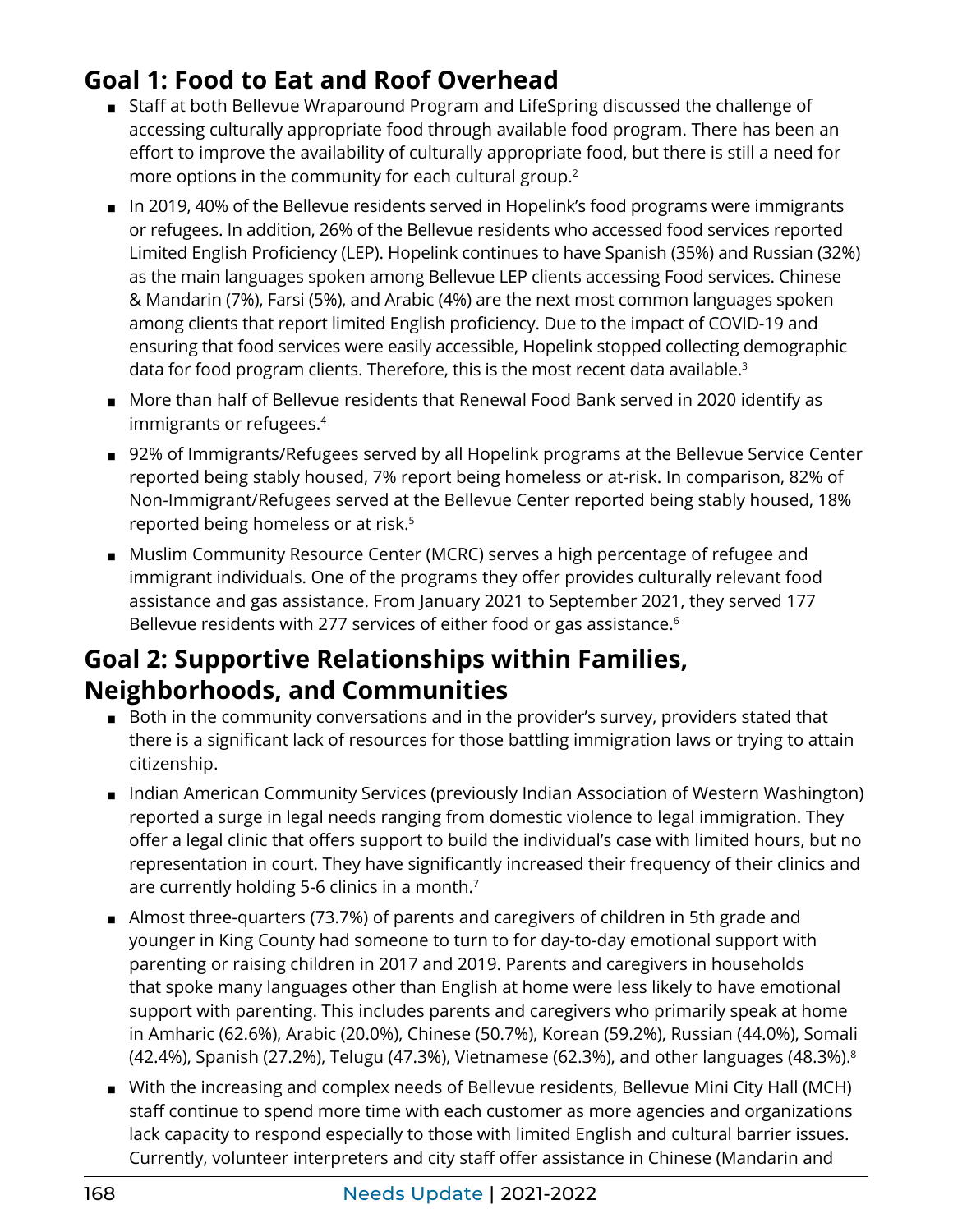<span id="page-3-0"></span>Cantonese), Spanish, Russian, Ukrainian, Hindi, Somali. City staff also have access to the dual-receiver language line, which provides an over-the-phone interpreter in more than 100 languages at Mini City Hall and throughout the city. [9](#page-7-0)

■ Many families from diverse cultures prefer their children be cared for by families, friends, or neighbors (FFN) rather than in centers. FFN is more prevalent among immigrant families, because FFN caregivers are people that they know and trust to care for their child within the family's home culture and language. Child Care Resources collaborates with communitybased organizations to offer Kaleidoscope Play & Learn groups, which is a weekly facilitated play group where children get to experience socializing with their peers and FFN caregivers/

parents learn more about child development and how they can help their children be ready for kindergarten. Due to COVID-19, all sessions are being held virtually. Prior to the pandemic, 4 groups met in Bellevue: 1) Newport Library in Chinese & English (run by Chinese Information and Services Center – CISC), 2) Woodside East Apartments in English (CISC), 3) Crossroads

"There is a need for more diverse staff who are not only bilingual but also culturally competent."

~ Community Conversations

Community Center in Spanish & English (CISC), and 4) North Bellevue Community Center in English (Indian Association of Western Washington). All groups are free to families.[10](#page-7-0)

#### **Goal 3: A Safe Haven from All Forms of Violence**

- King County Sexual Assault Resource Coalition (KCSARC) reports an increased demand from Spanish speaking refugees and immigrants over the past few years and now provides all their services in Spanish as well as English. They provide access to legal services for Latinx survivors who are in need of immigration legal assistance related to the sexual assault as well as those needing family legal services related to sexual assault.<sup>11</sup>
- Immigrant survivors of domestic violence may be subject to unique forms of abuse, especially those who are undocumented or whose legal status depends on the abuser. Physical, emotional, sexual, and other kinds of abuse occur in all communities; however, abusers may use immigration status as an extra weapon of power and control, threatening to call Immigration and Customs Enforcement if a victim challenges or reports domestic or sexual violence. Those who are undocumented may be particularly vulnerable to this type of threat because they fear being deported if they challenge or report their abusers to law enforcement[.12](#page-7-0)
- Refugee Women's Alliance (ReWA) serves refugee and immigrant women and families to support them to stabilize, promote acculturation, increase language proficiency, and improve employability. In 2020, 18 Bellevue residents completed Refugee Women's Alliance 8-week domestic violence support group[.13](#page-7-0)
- Consejo Counseling Services' Domestic Violence Advocacy Program provides counseling, outreach, and advocacy services to Latinx survivors of domestic violence; most of their clients are immigrants from Latin America who speak Spanish. In 2020, Consejo has provided 22 Bellevue residents with 268 hours of counseling and 146 hours in support groups.<sup>14</sup>

*For information on Hate Crimes and Bias Incidents, please see Goal 2: Safe Haven from All Forms of Violence.*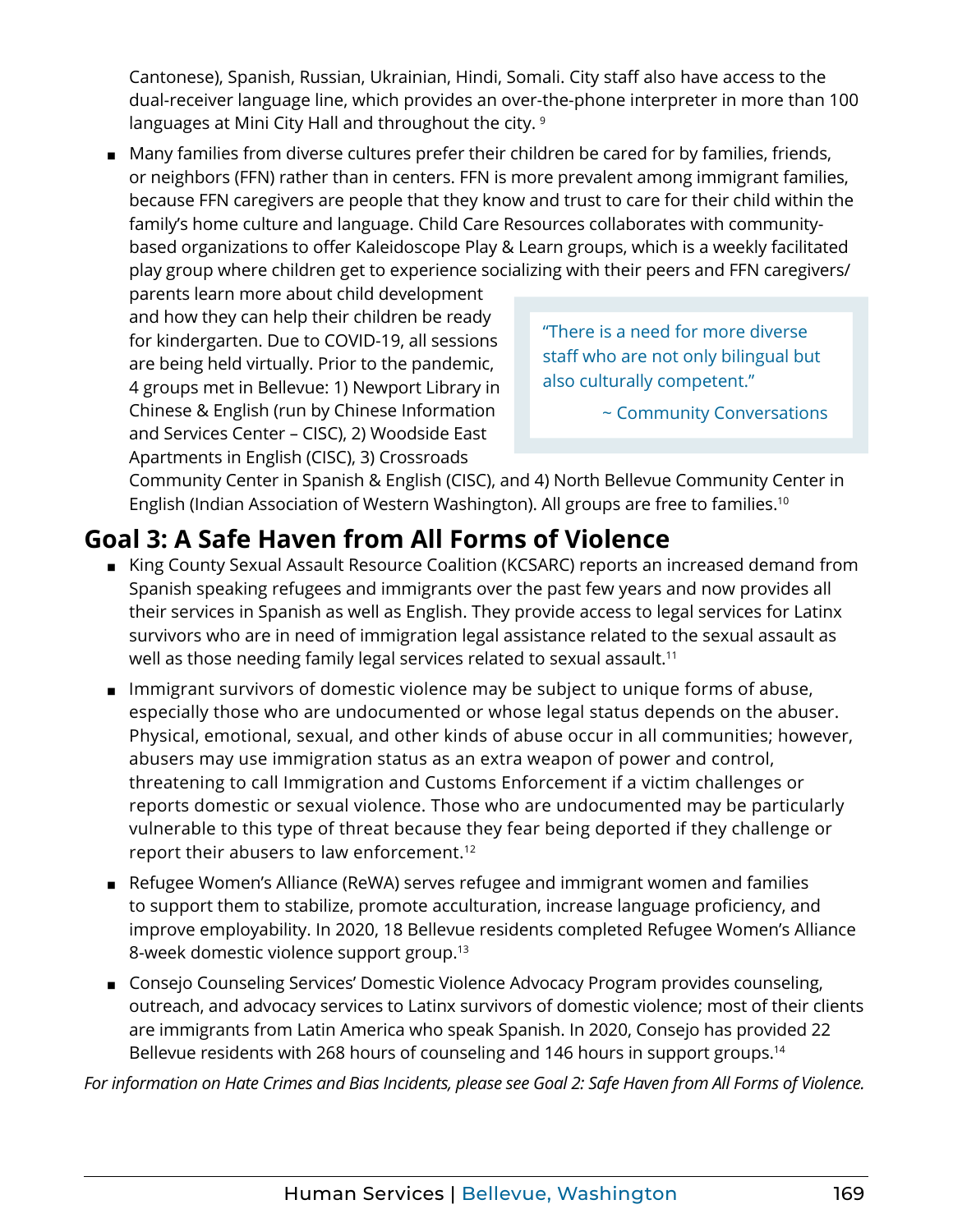#### <span id="page-4-0"></span>**Goal 4: Health Care to be as Physically and Mentally Fit as Possible**

- Safe Haven is a grassroots group of non-profit providers and advocates that collaborates to strengthen systems for immigrants and refugees, with a particular focus on advocating for the rights and safety of undocumented community members. During a community conversation at a Safe Haven meeting, participants reported a need for culturally relevant services for Immigrant and Refugees. They discussed the stigma of accessing services and the challenge when they're not able to receive services from someone that both understands their culture and is bi-lingual when needed. Members reported clients going to Seattle or South King County to access services.[15](#page-7-0)
- Mini City Hall staff reported that accessing health care is especially challenging for older immigrant individuals, because they cannot afford private insurance and may not qualify for Medicaid or Medicare.[16](#page-7-0)
- International Community Health Services reported in the provider's survey that refugees and immigrants often find it hard to find care that is provided in their language and in ways that are culturally appropriate. Some are not eligible for Medicaid, having not been in the US long enough, or are not familiar with the US healthcare and insurance systems and are unsure about the out-of-pocket costs they may have to pay so they delay accessing needed care.<sup>17</sup>
- Several providers report that there is a significant need for more bi-lingual, culturally competent mental health providers. They discussed there often being a stigma associated with accessing mental health services, so it decreases anxiety when the provider speaks their primary language and understands the culture. Chinese Information Service Center (CISC) staff reported that there are no therapists in Bellevue that speak Russian and accept Medicaid, resulting in clients accessing services in South King County[.18](#page-7-0)
- Indian American Community Services (IACS) discussed the stress, anxiety, and grief that individuals in their community and likely other immigrant communities are experiencing due to the impact of COVID-19. They stated that nearly every Indian family they know has lost a family member or friend that lives in India to COVID-19. Being so far away from family makes it even more challenging to go through the grieving process.<sup>19</sup>
- International Community Health Services (ICHS) services a high number of immigrant and refugee clients. They stated in their provider's survey that the demand for dental services in Bellevue was rising. From January 1 through June 30, 2021, the dentists at the ICHS Bellevue Clinic that are funded partially by city funds provided 980 visits to 679 unduplicated Bellevue residents. During the same period in 2019, these dentists provided 353 visits to 236 unduplicated residents. This shows how demand has increased above even pre-pandemic levels[.20](#page-7-0)

#### **Goal 5: Education and Job Skills to Help Individuals Reach Their Full Potential**

- Although the lack of living-wage jobs was a consistent theme across community conversations, immigrant populations have unique experiences and challenges. CISC staff discussed that many of the clients they serve have the skills to do the job, but their language barrier makes it nearly impossible for them to obtain jobs that fit their skills and education.<sup>[21](#page-7-0)</sup>
- Bellevue College's Preparing for Work program helps meet the refugee/immigrant community's need for job and English skills training. Bellevue College served 680 Bellevue residents in 2020 through Preparing for Work Course and Center for Career Course<sup>[22](#page-7-0)</sup>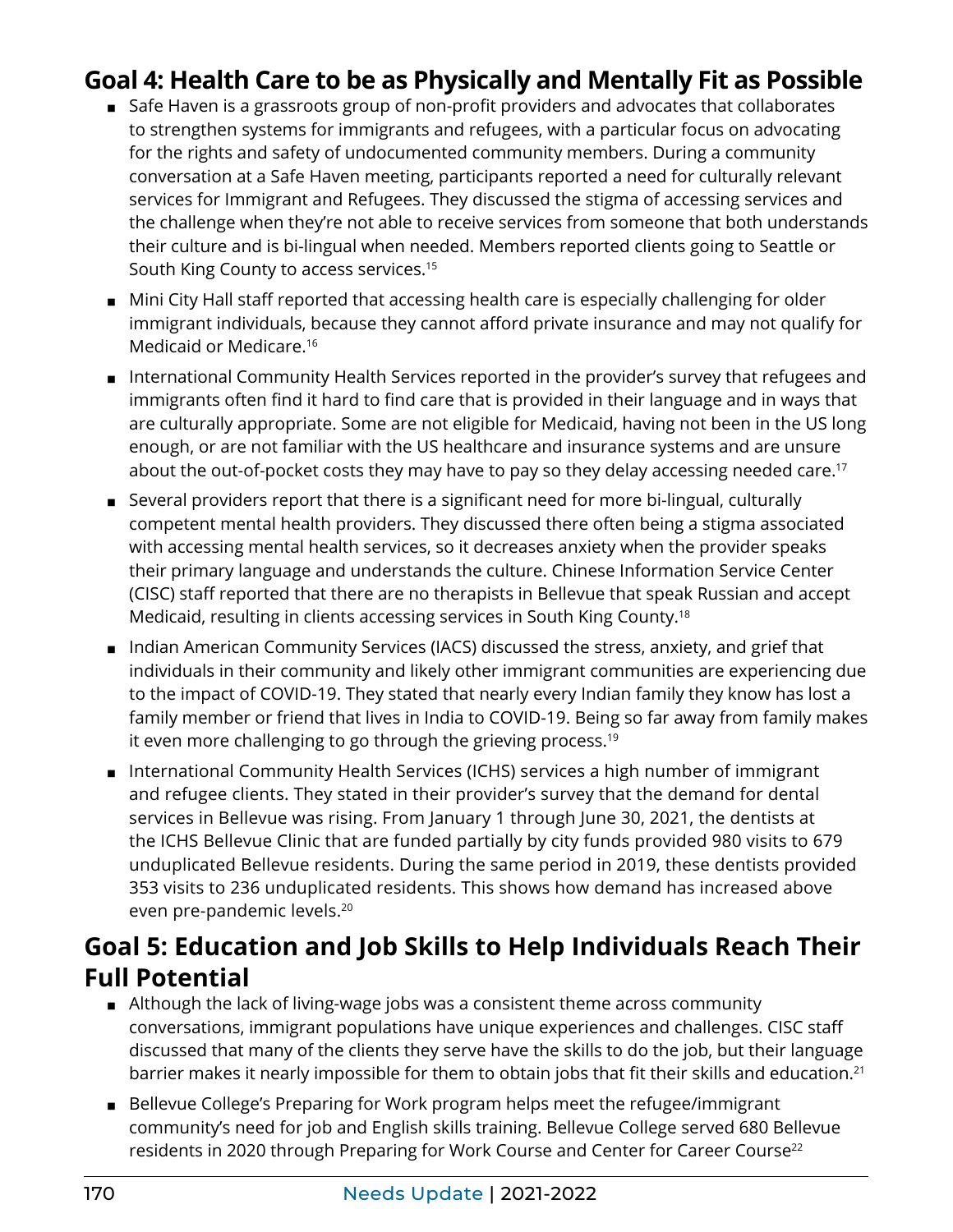- <span id="page-5-0"></span>■ In 2020, Jewish Family Services, who serves a high percentage of immigrants and refugees, provided 34 Bellevue residents with employment services, such as resume creation, job coaching, and skills training.[23](#page-7-0)
- Hopelink's English for Work (EFW) program teaches English language learners how to search for jobs and speak about their skills and experience. All classes were moved online due to COVID-19, which results in a decreased number of participants In FY 2021, over 150 clients were served. Of those who completed the course, 18 percent improved their employment status. Of all employed students who completed the course, their average wage when exiting the course was \$17.88 per hour.

## Additional Items for Consideration

#### **Language Barriers**

Limited English Proficiency (LEP) refers to anyone above the age of 5 who reported speaking English less than "very well" in the U.S. Census classification system. Those with LEP can find it difficult to navigate systems due to lack of information available in their native language and inability to directly communicate with providers.

- In the phone/online survey, 26% of respondents said that *lack of services for non-English* speakers in the community was a major or moderate problem.<sup>[24](#page-7-0)</sup>
- Several providers discussed that information in the community is often only offered in English and not translated. Therefore, the immigrant and refugee community are often not aware of community resources, community events, and other important information distributed into the community, include COVID-19 precautions.
- Asian Counseling and Referral Services reported in the provider's survey that parents/ guardians struggle getting connected with community services due to language barriers, and unfamiliarity of resources and services they qualify for.<sup>[25](#page-7-0)</sup>
- Approximately 10% of Bellevue households and 6% of King County households had LEP in 2019. About 30% of these Bellevue households speak Spanish and 24% speak an Asian or Pacific Island language.[26](#page-7-0)
- Regardless of language proficiency, nearly 55,000 Bellevue households speak a language other than English at home; 55% speak an Asian and Pacific Island language, 29% an Indo-European language, and 14% Spanish[.27](#page-7-0)
- CISC discussed community information often not being translated in a timely manner, sometimes only having that translation completed a couple days before the program ends. CISC took a proactive approach and prioritized translating COVID-19 information as it became available. As of August 2021, they had translated over 300 pieces of COVID-19 information into Chinese, because the information was not translated as it was released.

"Refugees and immigrants often have to face English language barriers, which prevent them to find a good job, to involve with their children's schooling and helping them succeed in school…etc. just to name a few. Transportation would also be a major issue for newcomers who rely on public transportation which is not always convenient."

~ Provider's Survey, Jewish Family Services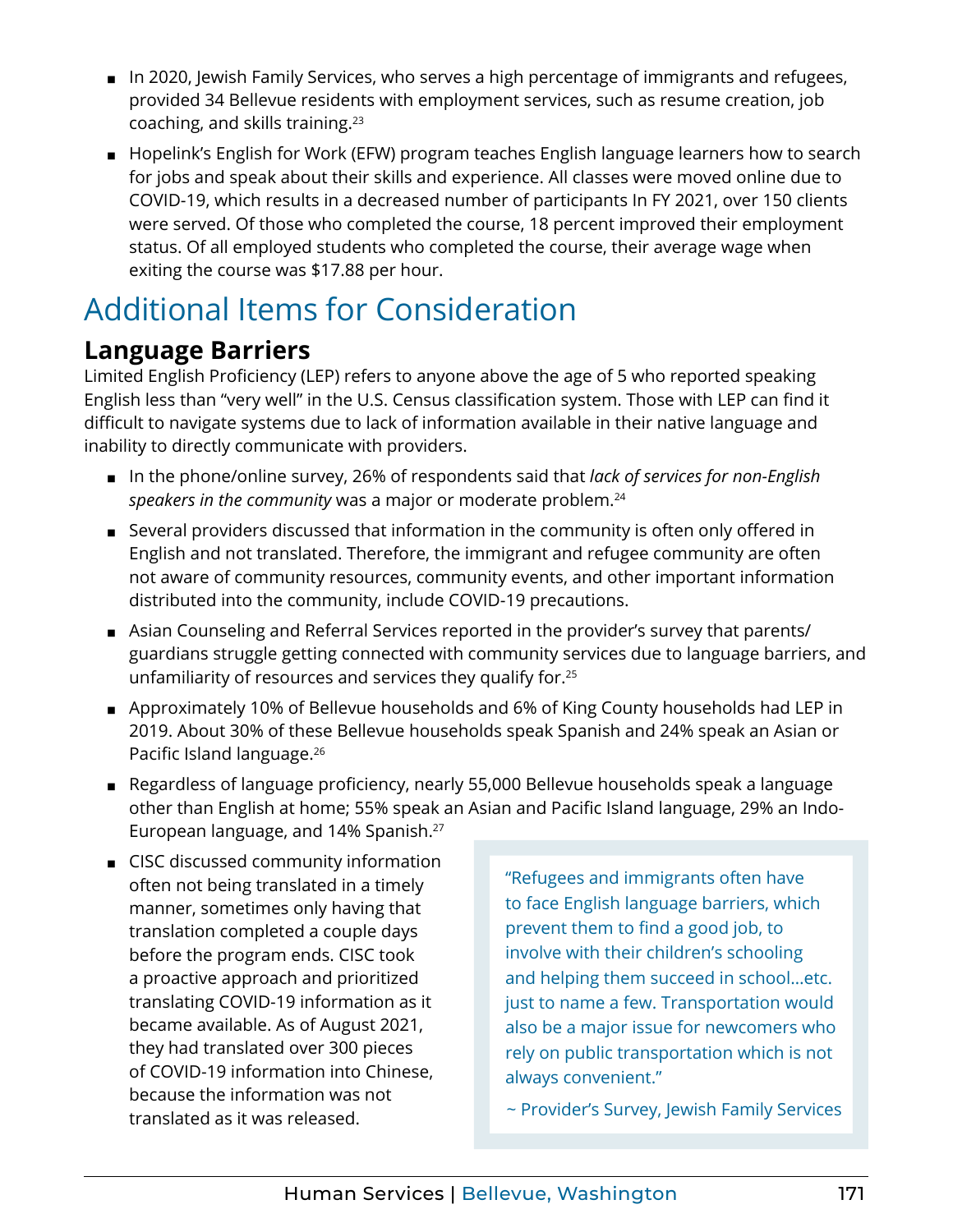<span id="page-6-0"></span>■ Jubilee REACH, a community center in the Lake Hills neighborhood, offers ESL classes at all levels. These ESL classes can help students to prepare for entrance to a college or university, or help to improve English for social purposes or travel. Students practice conversational English and learn the skills necessary for communicating in a wide variety of situations. In 2019, more than 200 students from 23 countries attended ESL classes. In March of 2020, the ESL program was temporarily deferred due to the COVID-19 pandemic. The ESL program has resumed in-person classes at the Jubilee REACH Center as of October 5, 2021[.28](#page-7-0)

#### **Fear and Discrimination**

- Several provider's survey respondents reported increased fear related to immigration status was a substantial barrier to clients accessing services.
- Thirty-five percent of community phone/online survey respondents rated racial or ethnic discrimination as a major or moderate community issue, a 10% increase from 2019 and 22% increase from 2009.
- Seven percent of community phone/online survey respondents rated experiencing racial or ethnic discrimination as a major or moderate household issue, a 2% decrease from 2019 and the same as 2009.
- Twenty percent of the consumer survey respondents reported that someone in their household is experiencing racial or ethnic discrimination most of the time or sometimes. 31% of respondents reported that someone in their household is experiencing discrimination other than racial or ethnic discrimination.
- Across many community conversations, a major theme was that many refugees and immigrants are refusing services and disengaging from other public or private systems.<sup>[29](#page-7-0)</sup> The most commonly cited reason for doing so was the perception that accessing resources is not safe for them or their family due to their citizenship status.
- A substantial amount of fear among immigrants and refugees stems from the federal government's proposed administrative redefinition of "public charge." An individual seeking admission or permanent residency in the U.S. is deemed inadmissible if they are likely to become a "public charge," meaning they will become primarily dependent on the government for support. Use of these programs, though legal, could be used against immigrants in their attempts to gain permanent residency status.
- Bellevue Mini City Hall staff reported that many immigrants they serve, especially those who are undocumented, withdraw their families from housing, medical care and nutrition programs because they feared deportation[.30](#page-7-0)

*For information on Hate Crimes and Bias Incidents, please see Goal 2: Safe Haven from All Forms of Violence.*